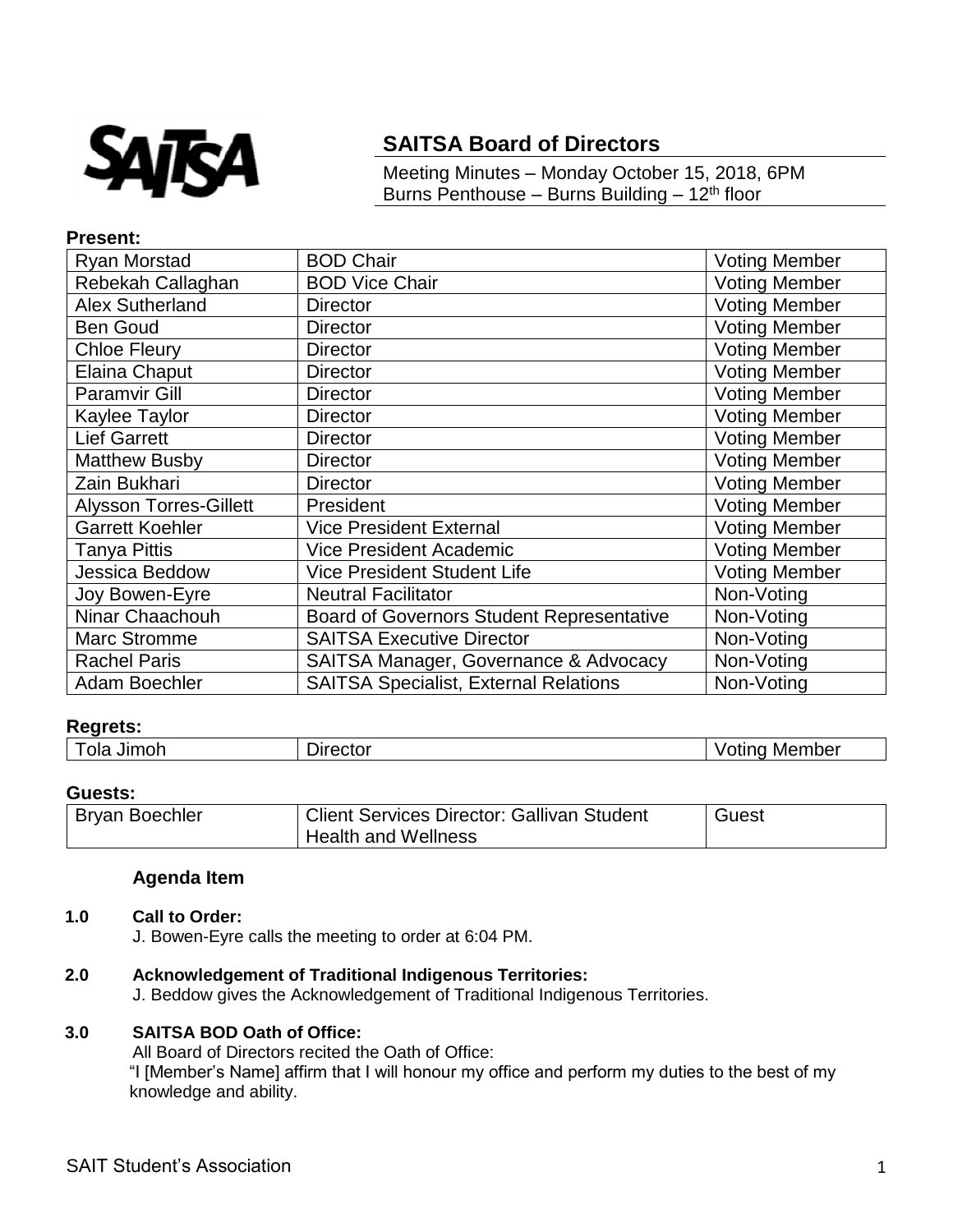I will make informed decisions and act with loyalty and purpose. I will truly and faithfully adhere to the Bylaws, Policies and Procedures of SAITSA. I will advocate for, promote and safeguard the best interests of the membership.

## **4.0 Conflict of Interest Check:**

J. Bowen-Eyre reminded the Board of Directors about conflicts of interest.

## **5.0 Approval of the Agenda:**

M. Stromme requested to move his report to Information and Discussion item as 11.2, and requested to go In-Camera.

E. Chaput requested to add Smoking on Campus to Information and Discussion item as 11.2, moving Executive Director Report In-Camera to item 11.3.

G. Koehler requested to add Calgary Student Alliance Membership to Business as item 10.5.

R. Morstad requested to move Business item 10.3 Committee Ratification to a Discussion item 11.3, moving Executive Director Report In-Camera to item 11.4.

## **Motion:**

Move to approve the agenda as amended.

## **G. Koehler / L. Garrett Carried**

# **6.0 Gallivan Student Health and Wellness Presentation:**

B. Boechler, Client Services Director for Gallivan Student Health and Wellness presented to the Board of Directors on the intricacies of the Health and Dental insurance plans that SAITSA provides its membership.

## **7.0 Adoption of Minutes:**

## **7.1 Regular Meeting of the Board from September 10, 2018.**

J. Bowen-Eyre explains to the Board of Directors that due to this being a new Board, only Directors and Executive Council members present at the Regular Meeting of September  $10<sup>th</sup>$ , 2018 or the Special Meeting of October 1st, 2018 are able to approve the minutes.

 M. Busby, R. Morstad, A. Torres-Gillett, G. Koehler, T. Pittis and J. Beddow were the eligible voting members.

N. Chaachouh noted that the Executive Director role was vacant, as such was not in attendance at the September 10, 2018 BOD Meeting and required amending.

#### **Motion:**

Move to adopt the minutes from the September 10, 2018 Regular Meeting of the Board as amended. **J. Beddow / A. Torres-Gillett R. Morstad Abstains Carried**

## **7.2 Special Meeting of the Board from October 1, 2018.**

#### **Motion:**

Move to adopt the minutes from the October 1, 2018 Special Meeting of the Board.

**J. Beddow / G. Koehler Carried**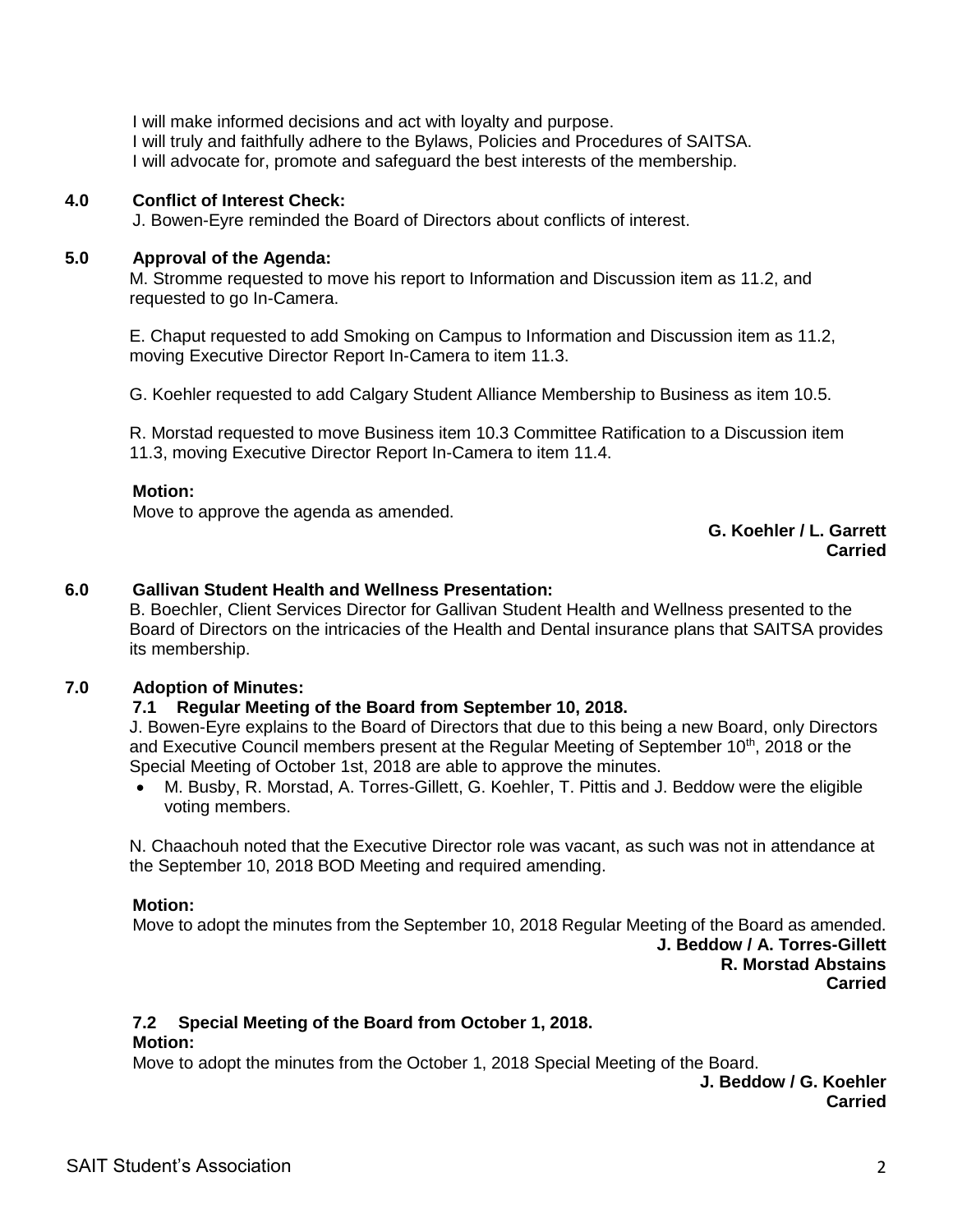#### **8.0 Individual Reports:**

**8.1 President:** Report as submitted.

**8.2 Vice President External:** Report as submitted.

**8.3 Vice President Academic:** Report as submitted.

**8.4 Vice President Student Life:** Report as submitted.

**8.5 Board of Governors Representative:** Nothing to report at this time.

#### **Motion**

Move to take a 10 minute recess at 7:18 PM.

**R. Morstad / B. Callaghan Carried**

J. Bowen-Eyre calls the meeting back to order at 7:31 PM.

#### **9.0 Committee Reports:**

- **9.1 Finance Committee:** Membership still to be determined.
- **9.2 Governance Committee:** Membership still to be determined.
- **9.3 Student Expansion and Awareness Committee:** Membership still to be determined.
- **9.4 Nominations Committee:** Membership still to be determined.

## **10.0 Business Items:**

#### **10.1 Ratification of Chair:**

#### **Motion:**

Move to ratify R. Morstad as the Chair of the SAITSA Board of Directors.

**M. Busby / K. Taylor Carried**

## **10.2 Ratification of Vice Chair:**

**Motion:**

Move to ratify B. Callaghan as the Vice Chair of the SAITSA Board of Directors.

**B. Goud / L. Garrett Carried**

## **10.3 CRO Report Ratification:**

R. Paris presented the CRO Report.

#### **Motion:**

Move to approve the CRO Report for the 2018 Board of Director Election.

**L. Garrett / A. Sutherland Carried**

## **10.4 Calgary Student Alliance Membership:**

#### **Motion:**

Move to ratify SAITSA's membership in the Calgary Student Alliance.